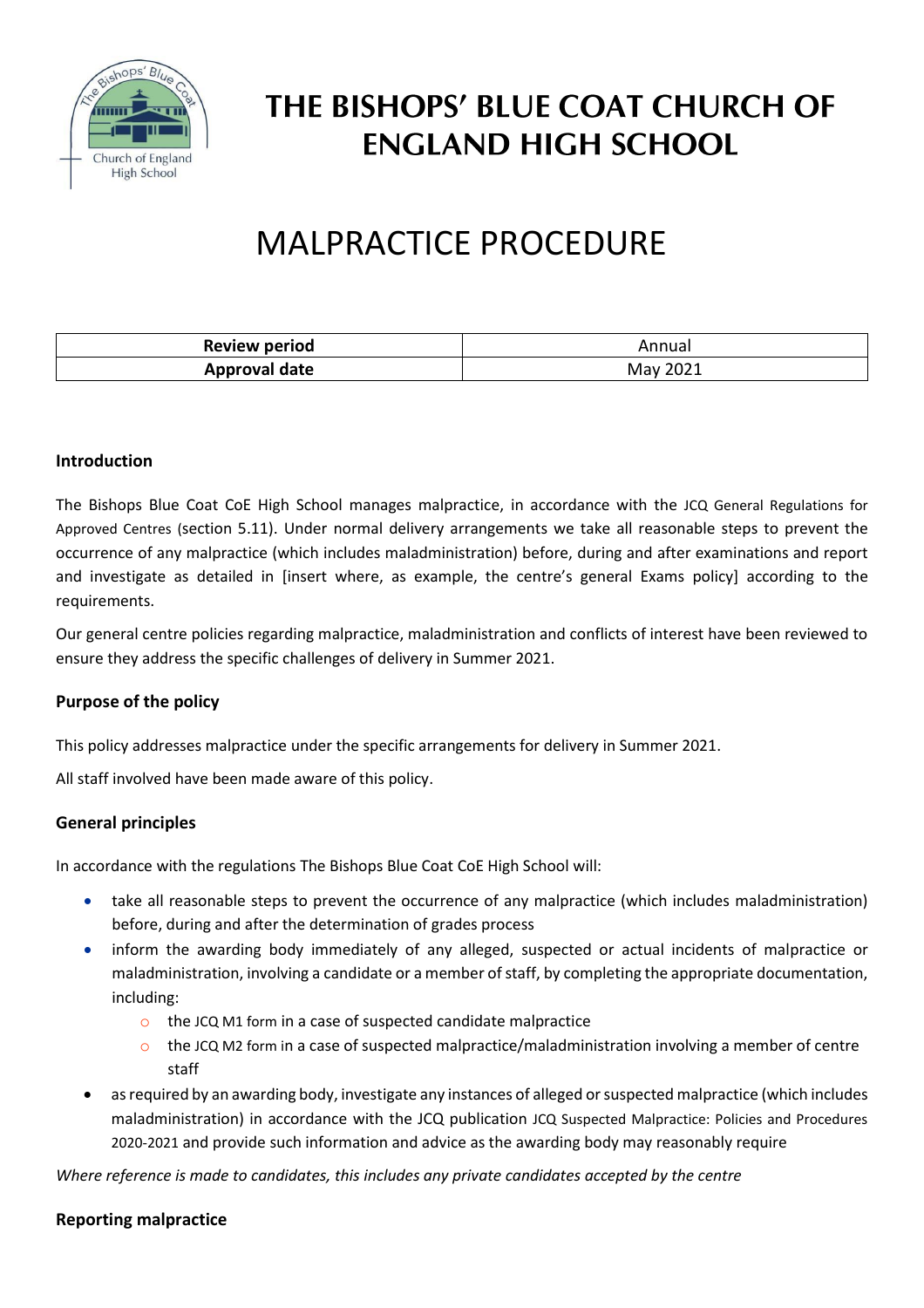## **Candidates** (or an individual acting on their behalf)

In accordance with [JCQ Guidance on the determination of grades for A/AS Levels and GCSEs for Summer 2021](https://www.jcq.org.uk/summer-2021-arrangements/) each candidate will be made aware of the evidence that is going to be used and understand that the range of evidence used to determine a grade is not negotiable.

Where a candidate might attempt to gain an unfair advantage during the centre's process on the determination of grades by, for example, submitting fabricated evidence or plagiarised work, or any other act deemed as malpractice in the [JCQ Suspected Malpractice: Policies and Procedures](https://www.jcq.org.uk/exams-office/malpractice/) 2020-2021, The Bishops Blue Coat CoE High School will submit a report of suspected candidate malpractice to the relevant awarding body.

Where a candidate, or an individual acting their behalf such as a parent/carer, might try to influence grade decisions by applying pressure to the centre or any of its staff, The Bishops Blue Coat CoE High School will keep and retain clear and reliable records of the circumstances and the steps taken, and make the candidate aware of the outcome. This will include a record that confirms the candidate had been made aware of the evidence that was going to be used and understand that the range of evidence used to determine a grade was not negotiable.

However, if a candidate or an individual acting on their behalf continues to inappropriately attempt to pressure centre staff, a report of suspected candidate malpractice will be submitted to the relevant awarding body.

A report will be submitted by completing the appropriate documentation as guided by the individual awarding body concerned, including the form [JCQ M1 Report of suspected candidate malpractice](https://www.jcq.org.uk/exams-office/malpractice/).

- This form must be used by the head of the centre to notify the appropriate awarding body of an instance of suspected candidate malpractice in the conduct of examinations or assessments
- It can also be used to provide a report on investigations into instances of suspected malpractice
- In order to prevent the issue of erroneous results and certificates, it is essential that the awarding body concerned is notified immediately of instances of suspected candidate malpractice

# **Centre staff**

The Bishops Blue Coat CoE High School will report any instances of potential malpractice (which includes maladministration) where any centre staff fail to follow the published requirements for determining grades. Examples of potential malpractice taken from the [JCQ Guidance on the determination of grades for A/AS Levels and](https://www.jcq.org.uk/summer-2021-arrangements/)  [GCSEs for summer](https://www.jcq.org.uk/summer-2021-arrangements/) 2021 includes but is not limited to:

- Exam entries are created for students who had not studied the course of entry or had not intended to enter for June 2021
- Grades created for students who have not been taught sufficient content to provide the basis for that grade
- A teacher deliberately and inappropriately disregarding the centre's published policy when determining grades
- A teacher fabricating evidence of candidate performance to support an inflated grade
- A teacher deliberately providing inappropriate levels of support before or during an assessment, including deliberate disclosure of mark schemes and assessment materials, to support an inflated grade
- A teacher intentionally submitting inflated grades
- A failure to retain evidence used in the determination of grades in accordance with the JCQ Grading guidance
- A systemic failure to follow the centre's policy in relation to the application of Access Arrangements or Special Consideration arrangements for students in relation to assessments used to determine grades
- A failure to take reasonable steps to authenticate student work A failure to appropriately manage Conflicts of Interest (COIs) within a centre
- A Head of Centre's failure to submit the required declaration when submitting their grades